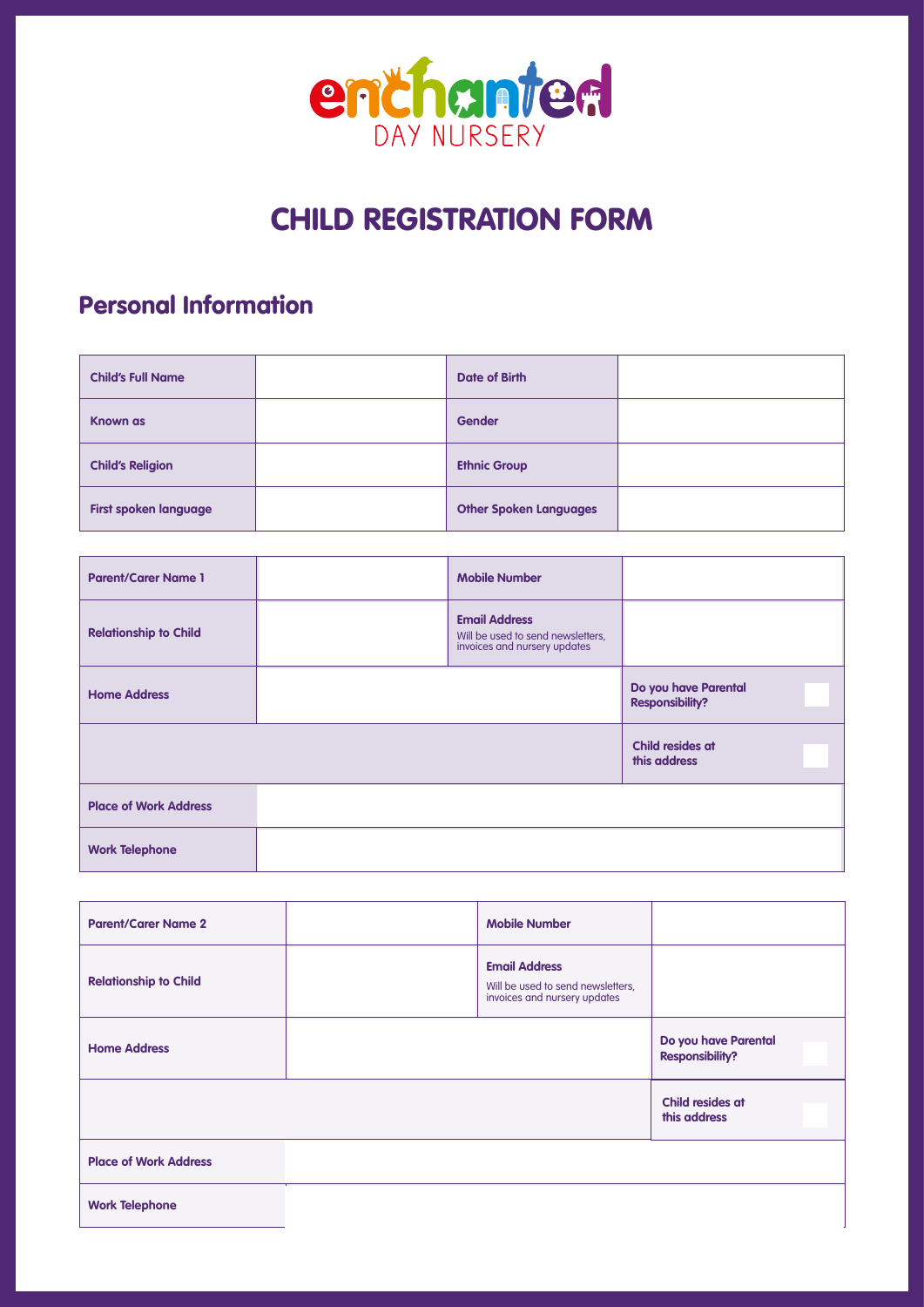

### Attendance Details

Please mark below the sessions you would like your child to attend

| <b>Term Time</b> | <b>All Year</b> |
|------------------|-----------------|
|                  |                 |

| <b>Start Date</b>                     |               |                |           |                 |        |
|---------------------------------------|---------------|----------------|-----------|-----------------|--------|
|                                       | <b>Monday</b> | <b>Tuesday</b> | Wednesday | <b>Thursday</b> | Friday |
| <b>Morning Session</b><br>8am - Ipm   |               |                |           |                 |        |
| <b>Afternoon Session</b><br>Ipm - 6pm |               |                |           |                 |        |
| <b>Full Day</b><br>8am - 6pm          |               |                |           |                 |        |
| <b>Breakfast Club</b><br>7am - 8am    |               |                |           |                 |        |

## Security Collection/Emergency Details

We only allow authorised adults to collect your child with prior notice from you on the day in question. By giving us the details below Enchanted Day Nursery assume that you give consent for collection of your child to the named substitutes below. Please ensure you have the individuals consent to share their details with us.

| <b>Name</b> | <b>Relationship</b><br>to the child | Home<br><b>Telephone No:</b> | <b>Mobile No:</b> | <b>Password</b> | permission<br>to contact in<br>emergency | permission<br>to collect/<br>drop off |
|-------------|-------------------------------------|------------------------------|-------------------|-----------------|------------------------------------------|---------------------------------------|
|             |                                     |                              |                   |                 |                                          |                                       |
|             |                                     |                              |                   |                 |                                          |                                       |
|             |                                     |                              |                   |                 |                                          |                                       |
|             |                                     |                              |                   |                 |                                          |                                       |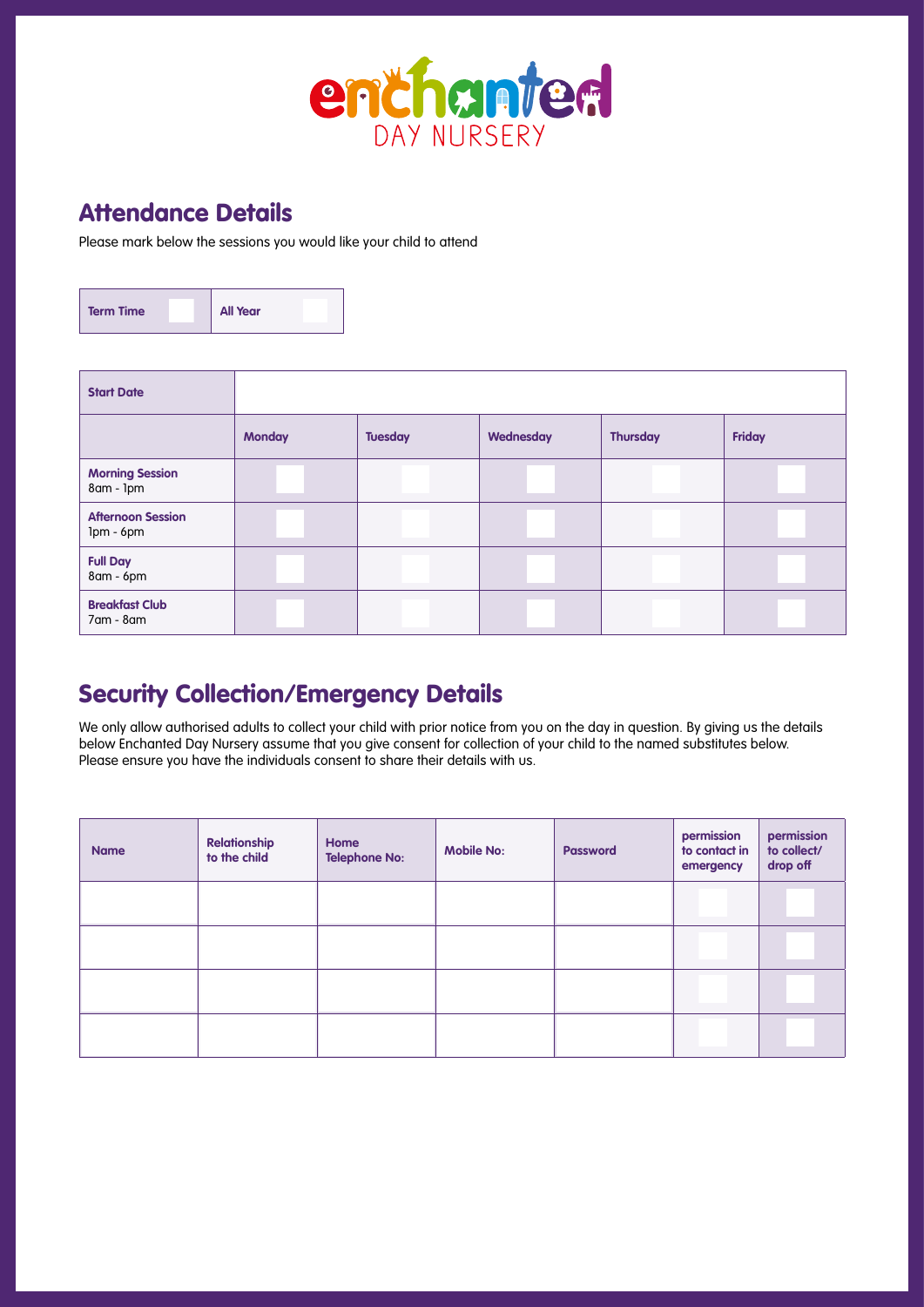

### Attendance Details

Please mark below the sessions you would like your child to attend

| <b>Term Time</b> | <b>All Year</b> |
|------------------|-----------------|
|                  |                 |

| <b>Start Date</b>                     |               |                |           |                 |        |
|---------------------------------------|---------------|----------------|-----------|-----------------|--------|
|                                       | <b>Monday</b> | <b>Tuesday</b> | Wednesday | <b>Thursday</b> | Friday |
| <b>Morning Session</b><br>8am - 1pm   |               |                |           |                 |        |
| <b>Afternoon Session</b><br>Ipm - 6pm |               |                |           |                 |        |
| <b>Full Day</b><br>8am - 6pm          |               |                |           |                 |        |
| <b>Breakfast Club</b><br>7am - 8am    |               |                |           |                 |        |
| <b>Bedtime Club</b><br>6pm - 7pm      |               |                |           |                 |        |

#### Security Collection/Emergency Details

We only allow authorised adults to collect your child with prior notice from you on the day in question. By giving us the details below Enchanted Day Nursery assume that you give consent for collection of your child to the named substitutes below. Please ensure you have the individuals consent to share their details with us.

| <b>Name</b> | <b>Relationship</b><br>to the child | Home<br><b>Telephone No:</b> | <b>Mobile No:</b> | <b>Password</b> | permission<br>to contact in<br>emergency | permission<br>to collect/<br>drop off |
|-------------|-------------------------------------|------------------------------|-------------------|-----------------|------------------------------------------|---------------------------------------|
|             |                                     |                              |                   |                 |                                          |                                       |
|             |                                     |                              |                   |                 |                                          |                                       |
|             |                                     |                              |                   |                 |                                          |                                       |
|             |                                     |                              |                   |                 |                                          |                                       |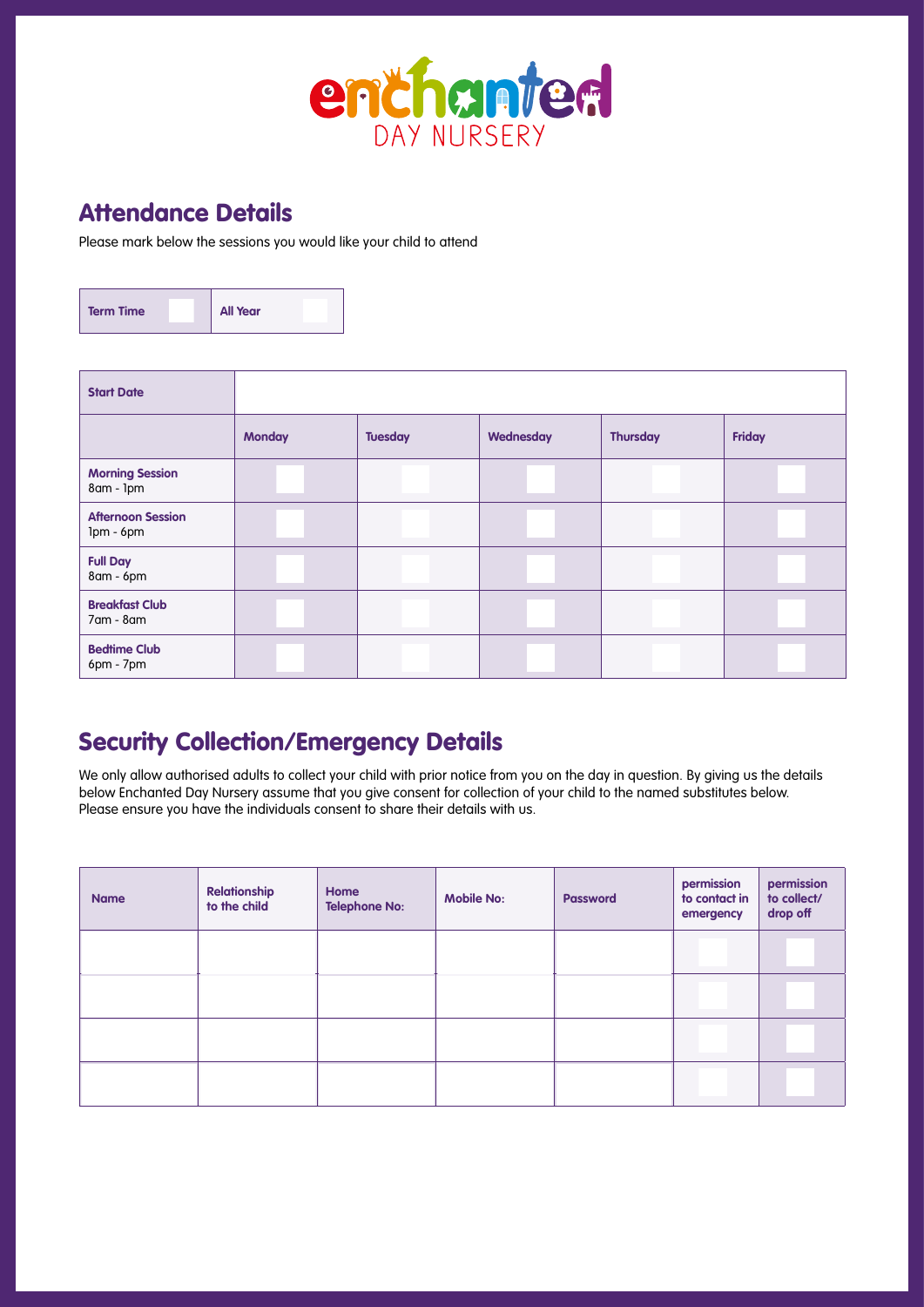

Please answer the questions below to the best of your knowledge.

| Does your chid have any known allergies?                              |  |  |  |  |
|-----------------------------------------------------------------------|--|--|--|--|
| If you answered Yes to the above please give details:                 |  |  |  |  |
|                                                                       |  |  |  |  |
| Is your child up to date with immunisations?                          |  |  |  |  |
| Does your child take any prescription medications on a regular basis? |  |  |  |  |
| If you answered Yes to the above please give details:                 |  |  |  |  |
|                                                                       |  |  |  |  |
| Does your child have any specific dietary requirements?               |  |  |  |  |
| If you answered Yes to the above please give details:                 |  |  |  |  |
|                                                                       |  |  |  |  |
|                                                                       |  |  |  |  |

| Does you child have any special education needs/disabilities? |  |
|---------------------------------------------------------------|--|
| If you answered Yes to the above please give details:         |  |
|                                                               |  |
|                                                               |  |

| Do any of the below apply to your family                                                                                                | <b>More information</b> |
|-----------------------------------------------------------------------------------------------------------------------------------------|-------------------------|
| <b>Current social worker</b><br><b>TAF meetings in place</b><br><b>Separated family</b><br><b>Professional involvement</b><br>Any other |                         |
|                                                                                                                                         |                         |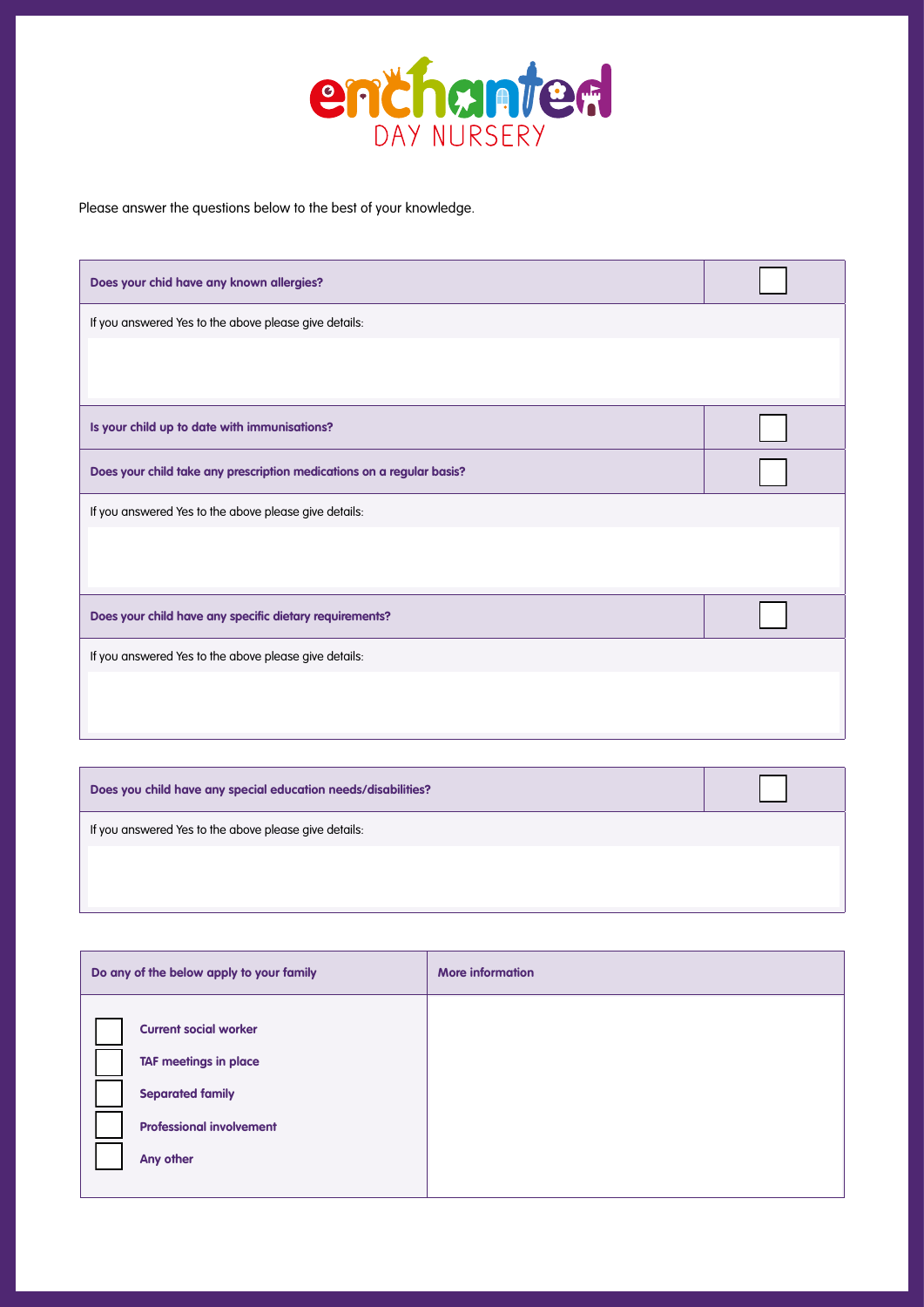

# Doctors Details

| <b>Doctors Name</b>    | <b>Telephone No:</b> |  |
|------------------------|----------------------|--|
| <b>Doctors Address</b> |                      |  |

# Permissions

| <b>Consent for taking your child's photo</b><br>We hereby give consent for EDN to take photos of our child on a nursery camera, to used within nursery displays,<br>learning journals and art work.                                                                                       |  |  |
|-------------------------------------------------------------------------------------------------------------------------------------------------------------------------------------------------------------------------------------------------------------------------------------------|--|--|
| Consent for your child's photo being used in advertising<br>We hereby give permission for our child's photo to be used in advertising such as EDN website, local newspapers and<br>our public nursery Facebook page. These photos may still be used after our child has left the setting. |  |  |
| <b>Consent for applying sun cream</b><br>We hereby give permission for Enchanted Day Nursery to apply sun cream to our child.                                                                                                                                                             |  |  |
| <b>Consent for applying nappy cream</b><br>We hereby give permission for Enchanted Day Nursery to apply nappy cream to our child if necessary.                                                                                                                                            |  |  |
| <b>Consent to administer medication</b><br>We hereby give permission for staff to administer prescribed medication or Calpol provided by the parent/carer<br>with written consent. (Calpol will be provided by the nursery for occasional use)                                            |  |  |
| Consent to administer medication in an emergency<br>We hereby give permission for staff to administer medication in the event of an emergency when a parent/carer<br>is not contactable.                                                                                                  |  |  |
| <b>Consent for taking your child out of nursery</b><br>We hereby give permission for Enchanted Day Nursery to take our child off the premises to go for a walk in the woods,<br>to the shops, to the park or library etc                                                                  |  |  |
| Consent for your child to appear on the daily Famly newsfeed<br>We hereby give permission for Enchanted Day Nursery to use our child's photo on the Famly newsfeed                                                                                                                        |  |  |